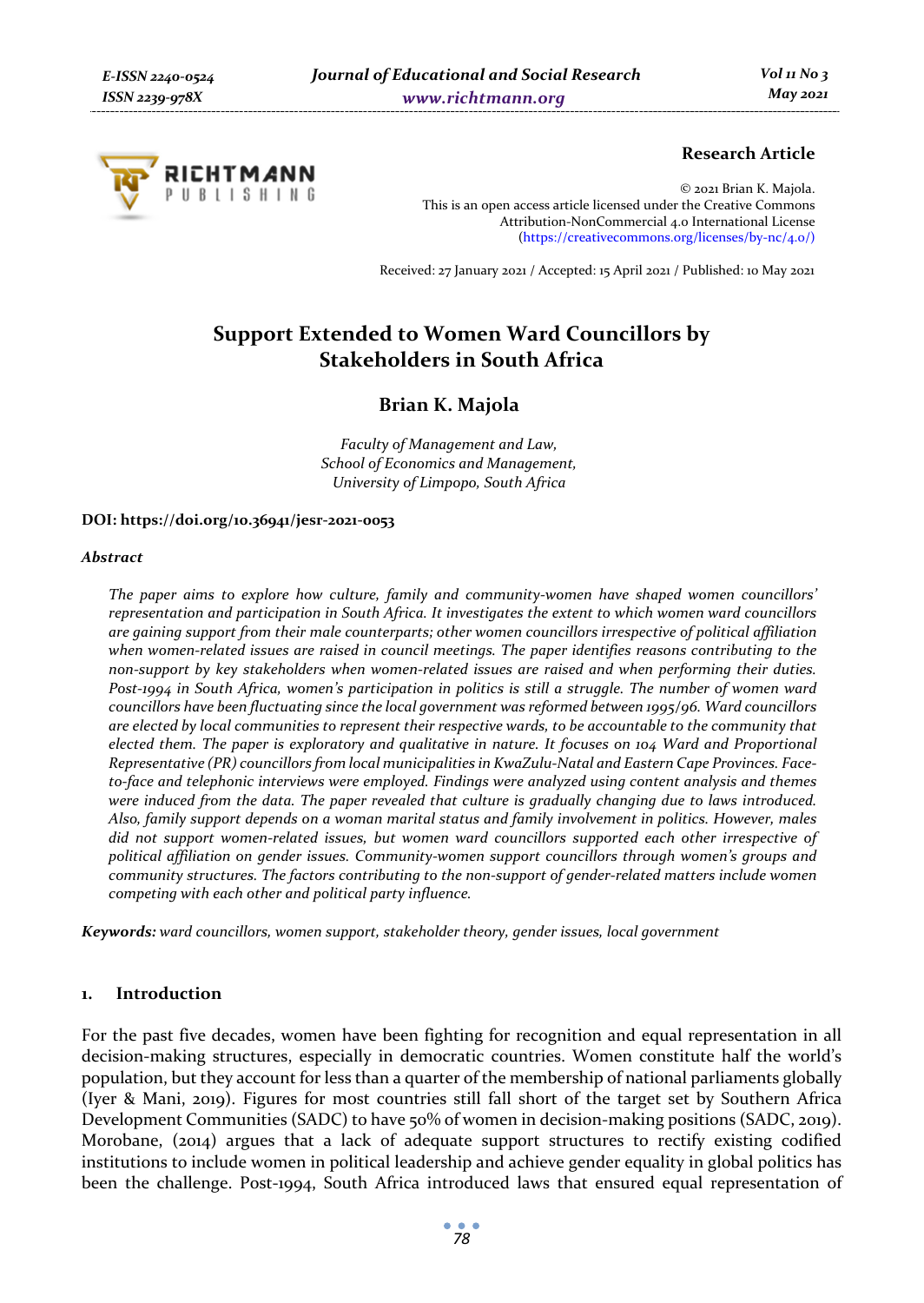women in all structures and institutions guided by ratified UN Conventions and Recommendations. Women ward councillors are now at liberty to raise women-related issues which can be supported by internal and external stakeholders.

The challenge South Africa is facing is the number of women ward councillors that has been fluctuating since the local government was reformed in 1995/6 (Majola, 2020). Women ward councillors might not contest elections again due to lack of support from the family, communities, political parties, municipalities, and other key stakeholders. The next local government elections are scheduled for 2021 in South Africa. However, there is limited or no research focusing on key internal or external stakeholders supporting women ward councillors in executing their duties and in addressing women-related issues. The paper aims to explore how culture, family and communitywomen support have shaped women councillors' representation and participation at local government level. It investigates the extent to which women ward councillors gain support internally from their male counterparts when women related issues are raised in council meetings. The paper examines the extent to which women councillors support each other irrespective of political affiliation when womenrelated issues are raised in council meetings. Lastly, the paper identifies the reasons contributing to the non-support of women related issues at the local government even after twenty-six years of democracy.

### **2. Legislative Framework Supporting Womens' Participation in Politics**

### *2.1 International Agencies Role in Supporting Women in Politics*

The promotion of gender equality and the empowerment of women is a global policy priority across countries and development institutions (Piazza & Diaz, 2020). The Convention on the Elimination of Discrimination Against Women (CEDAW) (1979) calls on states to deal with the elimination of discrimination against women in all spheres of life (Democracy Reporting International, 2011). Furthermore, the UN recognised the importance of non-governmental organisations (NGOs) as key stakeholders in advancing the implementation of the Beijing Declaration and Platform for Action (UN CSW, 2009). Besides, when UN Women was established in 2010, stakeholders such as civil society, academia, governments and other development organisation were consulted. UN Women is responsible for capacitating women for political participation and educating them on gender equality. The African Union (AU) then launched the African Women's Decade, 2010-2020 to accelerate the realisation of regional and global commitments to the empowerment of women through a top-down and bottom-up approach which is inclusive of grassroots participation (Kamau, 2011). The Southern African Development Community (SADC) Protocol on Gender and Development (2008) devoted South Africa to recognise the rights of women as unchallengeable rights. This has led to more women occupying political positions. The global increase of women's political representation has occurred alongside the increased implementation of quota legislation (Clayton, 2016; Rosen, 2017).

#### *2.2 The Constitution (RSA) and Local Government Related Prescripts*

The Constitution of the Republic of South Africa (1996), section 9 promotes gender equality and ensures that women enjoy equal rights. Section 21 states that one can be elected as a councillor irrespective of race, gender or level of education. Furthermore, section 22 provides for an equal number of councillors representation from various political parties proportionally. In Chapter 7, section 152, the Constitution places an obligation on the local government to encourage the involvement of communities and community organisations in matters of local government (CLGF, 2017).

The White Paper on Local Government of 1998 (as amended) (White Paper) states that municipalities should ensure that there are representatives from different groups which were previously marginalised who can contest the elections, including women. It also allows municipalities to assess the impact of their strategies on women and ensure that the needs and interests of women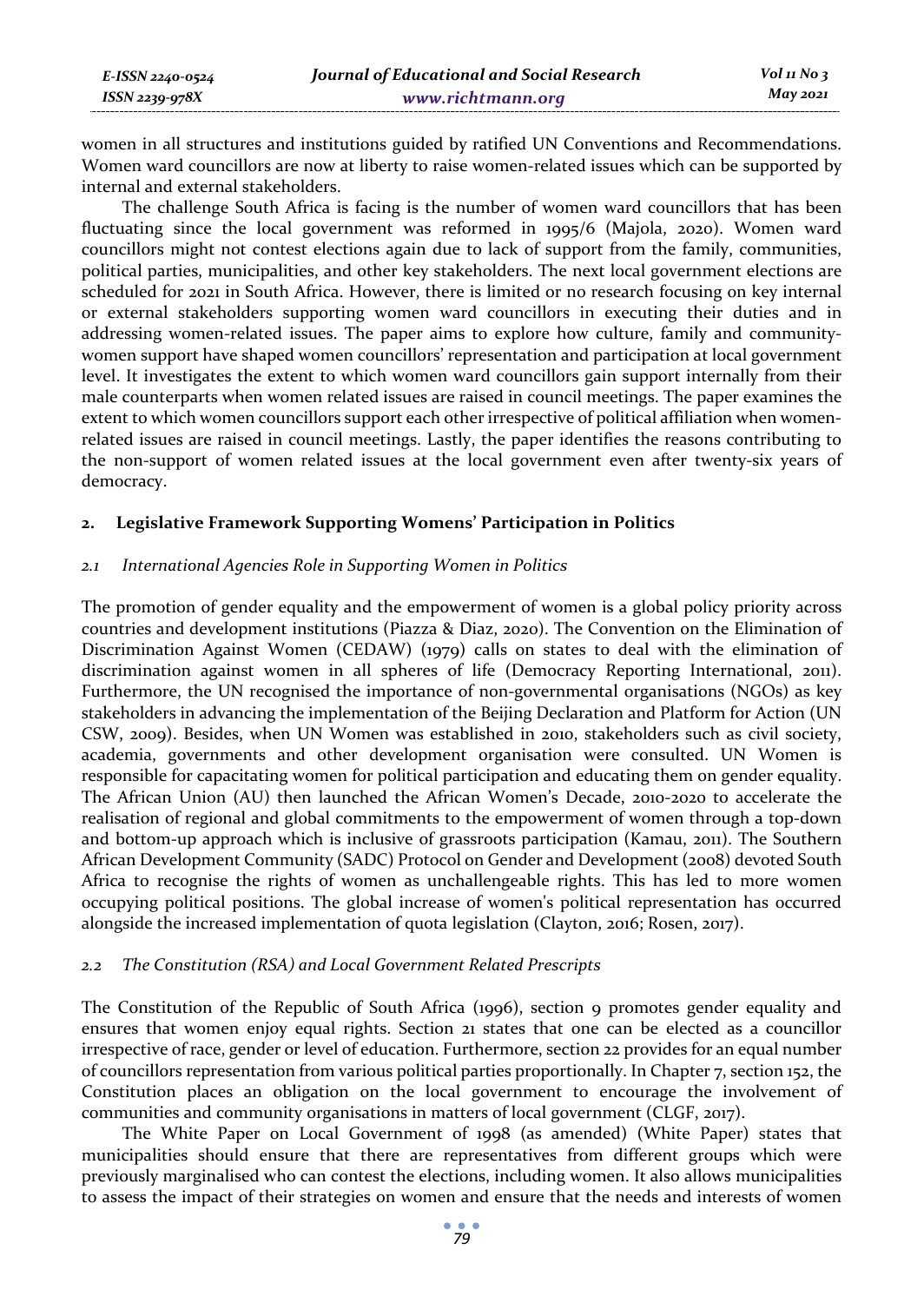are incorporated into municipal planning processes.

The Municipal Structures Act No. 117 of 1998 (as amended) request for fifty percent of women candidates on political party lists. The Act distinguishes between types of councillors, the Proportional Representative (PR) Councillor, a councillor elected under section 22(1) (a) and Ward Councillor, a councillor elected in terms of Schedule 1 of the Act to directly represent a ward. The Municipal Systems Act No. 32 of 2000 (as amended) makes provision for local communities to participate in the affairs of the municipality through political structures and ward committees. There are prescripts supporting women ward councillors as key stakeholders working with other stakeholders at the local government level.

# **3. Theoretical Literature on Stakeholders at Local Government Level**

#### *3.1 Definition of Stakeholders*

*ISSN 2239-978X*

Freeman's (1984) defines a stakeholder as any group or individual that can affect or is affected by the achievement of the organisation's objectives. Furthermore, Bryson (1995), defines a stakeholder as any person, group, or organization that can place a claim on an organization's attention, resources, or output, or is affected by that output. Stakeholders play different roles and with their different interests, capacities, resources and potential roles, are not equally involved in the process (Diplomatic Academy, 2018). Stakeholders can either be internal or external (Amadi, Carrillo & Tuuli, 2018); their objectives are often poorly understood (Pawlowska, 2004) and conflict of interest between stakeholders can arise (Snider, 2005; Rose, Flak, & Seabo, 2018).

### *3.2 The Stakeholder Theory*

The paper adopted that stakeholder theory which was introduced by Professor Freeman (1983) based on the assumption that businesses can only be considered successful when they deliver value to the majority of their stakeholders. According to Gregory, Atkins, Midgley & Hodgson (2020), stakeholder theory emanates from its focus on the often overlooked sociological question of how organisations affect society. However, stakeholder theory has been utilised in various fields in the past decades especially in the organisational strategy, economics, public policy, social and political issues. Rowley (1997) argued that stakeholder theory does not only require one to understand the influence of stakeholders on an organization, but also how these organizations respond to these influences. Effective local government leadership is the kind of leadership that primarily embrace inputs and contributions made by stakeholders (Mkhize, 2018). However, one may ask, how are family and cultural influences dealt with by the local authorities in supporting women councillors before and during the election as well as when performing their duties.

Local government is all about bringing government closer to the people (ETU, 2020) and councillors are the first line of contact regarding service delivery in their community. When ward councillors have a relationship with the community based on trust, credibility, transparency and respect, they can detect and attend to community problems at an early stage; thus, they can respond effectively to them (Molefe & Overtone-de Klerk, 2019). For women ward councillors to gain support from other stakeholders such as the municipalities, political parties and other agencies, they must engage and sensitise internal and external stakeholders on gender issues. That is where stakeholders with different interests from large and diverse groups, unequal as they are, become key players in the stakeholder theory. Therefore, it is crucial to understand the role of ward councillors and committees at the local government level.

# *3.3 Internal and External Stakeholders*

Local government can work with different stakeholders such as community leaders, traditional leaders,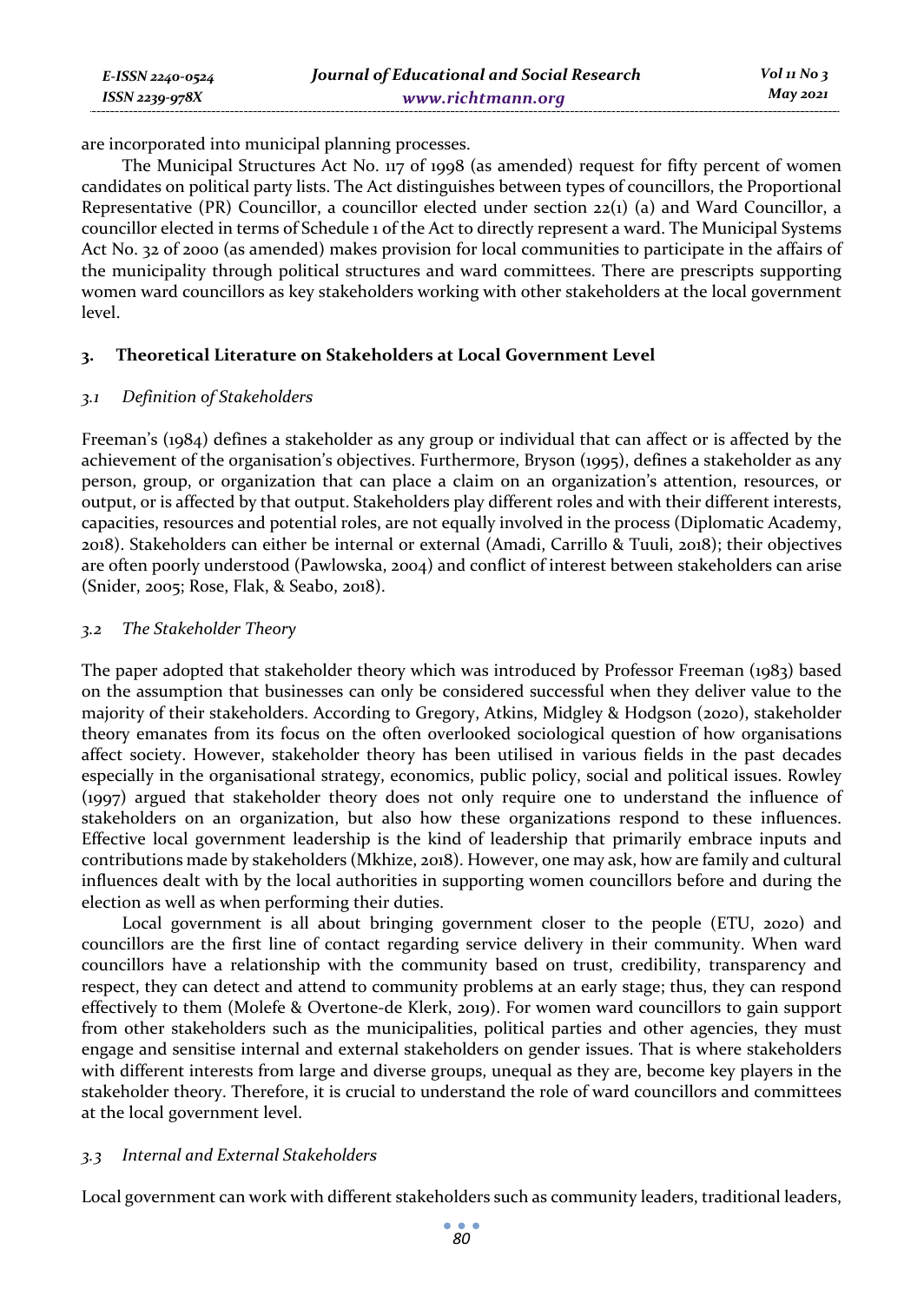| E-ISSN 2240-0524 | Journal of Educational and Social Research | $Vol$ 11 No 3 |
|------------------|--------------------------------------------|---------------|
| ISSN 2239-978X   | www.richtmann.org                          | May 2021      |

religious leaders, business, labour, youth, women and civil society and create a harmonious existence of all South Africans when everyone contributes to the success of the municipality and its people (Mkhize, 2018). Identifying stakeholders at the local government level is not an easy process as individuals and group interests vary. However, for this paper key stakeholders are municipal and traditional councils, political parties, religious leaders, families and cultural influences, community organisations and women's groups. These stakeholders can work together to support women ward councillors on addressing gender issues and when executing their local government duties.

### **4. Support by other Stakeholders**

#### *4.1 Religion and Culture Support*

South Africa has been a very religious country since the arrival of the missionaries a few centuries ago (South African History Online, 2019). Like in many non-western societies, religion influences formation, negotiation, and transformation of gender relations at work and in society (Predelli, 2004; Kamla, 2019: 53). The churches have provided spaces for women however, at the same time has undermined some of the respect with which women were regarded in traditional culture (Palmieri & Zetlin, 2020). According to the Bible, men are regarded as superior because God ordained them to be superior and women may not be leaders because of their fragility (Wood, 2019). This situation has forced women to seek approval from male church leaders to hold positions in their communities. Therefore, priests and pastors became other key stakeholders in supporting women before and after their election into positions.

According to Wood (2019), culture is a socially perceived set of characteristics that distinguish between male and female and determine what is expected and what the allowed values between males and females are. South Africans are a culturally diverse community where women have to understand their space in the family and community as well as during cultural functions. Like in any community, culture and socialisation also affect women's confidence and their chances of being elected into leadership positions. Gender-role socialization and low self-confidence are key reasons why women leaders consistently under-predict their performance (Sturm, Taylor, Atwater, & Braddy, 2014). In rural places, women's political participation in elections and tenure in the office can be influenced by the relations the ward councillor has with chiefs and religious leaders. Although prescripts have been promulgated to liberate women in South Africa, the religion and culture values/practices are challenges that can enable or hinder the success of women ward councillors in South Africa.

### *4.2 Family Support*

Family commitment constitutes a major source of concern for women (Rosenbluth, Kalla & Teele, 2015). Women face opposition from family and community if they decide to enter politics (Martins, 2013). Aryan (2012) argued that gender inequalities and different limitations are imposed on women by family structures and society. According to Mugisha (2000), women are not enjoying any support from men in their homes and communities to participate in politics especially at the local government sphere. Furthermore, if the woman is young, single and Black, she has little input in the family affairs due to her marital status. Women's lack of voice within the family and restrictions on their mobility hinder their participation (Iyer & Mani, 2019). Several women who have been leading or who have been prominent in their countries have been wives and or daughters of male politicians (Franceschet, 2005; Majola, 2015). If one comes from a political family (wife or daughter of a male politician) support from family is guaranteed. Rosenbluth, Kalla & Teele, (2015) added that only women with supportive families run for office, whereas men are likely to run despite discouragement from their families. Support to enhance individual women's capabilities and empowerment are important for women's collective action, as a woman's ability to participate in collective action is linked to her power at the family level, including concerning family income, assets and decision-making (Care Nederland, 2018). However,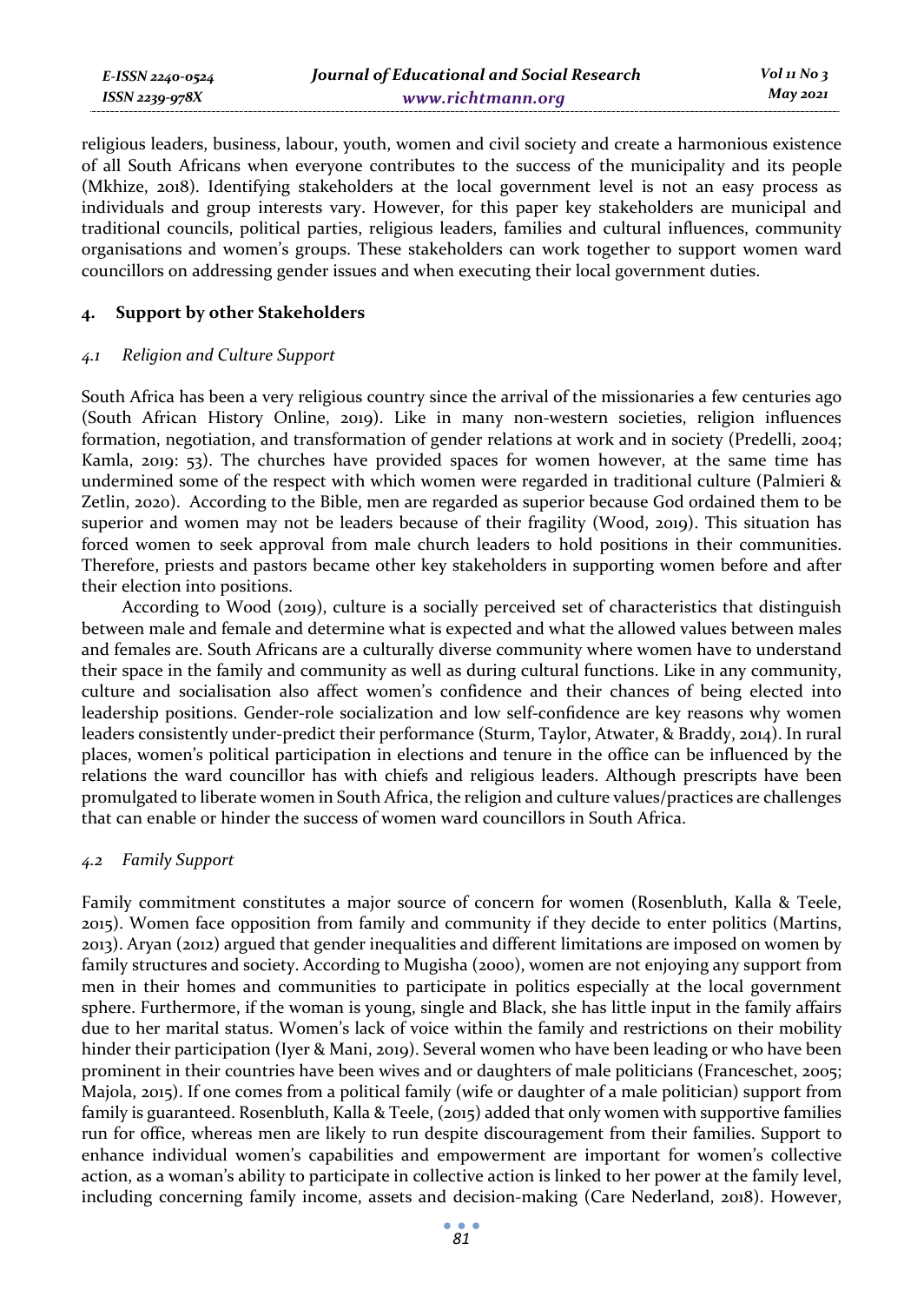*E-ISSN 2240-0524 ISSN 2239-978X*

over the past decade, family structures and gender roles have shifted with women enjoying their human rights as independent citizens. Therefore, women ward councillors' family support is crucial before and during their term of office.

### *4.3 Community Organisations and Women's Groups Support*

Community organisations or civil society are other stakeholders that support women in their political careers particularly at local government level. Women have organised themselves and formed movements to put pressure on governments to recognise their rights and interests. Civil society activism can provide an important route for women to build a political profile and enter formal politics without having to progress through political parties (Care Nederland, 2018). Through participation in community projects, structures and women's groups, women get recognition and trust from community members. When running for office and once elected, women still need greater support networks from civil society (Vijeyarasa, 2020), community structures and other community-women to successfully execute their duties as councillors. In South Africa, most women were involved in community projects and protests pre-1994 and recognised by their communities. However, this changed after the first non-racial democratic elections as those women moved to the national level and overseas donors for community projects became limited. Brandsen, Trommel & Verschuere (2017) argued that civil society should be reinvented and given a new position in society. Women ward councillors should continue to gain support from community organisations and projects.

# *4.4 Traditional Council and Leadership Support*

The White Paper on Traditional Leadership provides for the recognition of traditional communities and traditional leaders in South Africa. The Traditional Local Government Framework No. Act 41 of 2003 allows for the representation and participation of women in all decision-making processes by the traditional council (Fikeni, 2008). Beall (2005) (in Steimanis, Hofmann, Mbidzo, & Vollan, 2020) argues that women are particularly defenceless under the traditional arrangement as their rights are limited due to marital status and lack of access to certain resources. In everyday rural life, gender roles and ideas of leadership are inevitably intertwined with cultural values, norms, and practices. To maintain their power, elites such as traditional leaders may encourage their wives and relatives or women who are more likely to adhere to traditional norms to serve on the local council (Steimanis *et al*, 2020). However, as key stakeholders and custodians of culture, traditional leaders can facilitate the creation of protective cultural environments in their communities (Ndebvu, 2020). Therefore, this makes traditional council and leadership key stakeholders in supporting women ward councillors when performing their duties.

#### *4.5 Municipal Council Support*

In South Africa, ward and PR councillors support function is located in the Office of the Speaker who provides general support and attend to individual needs of councillors including their welfare. In addition, the Public Participation Section assists councillors with the performance of community duties. All councillors are provided with tools of the trade, in terms of the Remuneration of Public Office Bearers Act No. 20 of 1998: Determination of Upper Limits of Salaries, Allowances and Benefits of Members of Municipal Councils. According to EThekwini Municipality (2015) support is provided when councillors are performing duties such as attending ward and community groups meetings; conferences, seminars and courses. However, the council's support is limited for women ward councillors when dealing directly with community members including their protection. The biggest problem facing councillors is their literacy level, as some councillors cannot apply their minds to the documents written by municipal officials (StatisticsSA 2011). Therefore, the capacity and the potential of the individual to be fit enough to represent the community, plays an important role (Afesis, 2016). As a result, municipal councils become key stakeholders in determining the success of women ward councillors.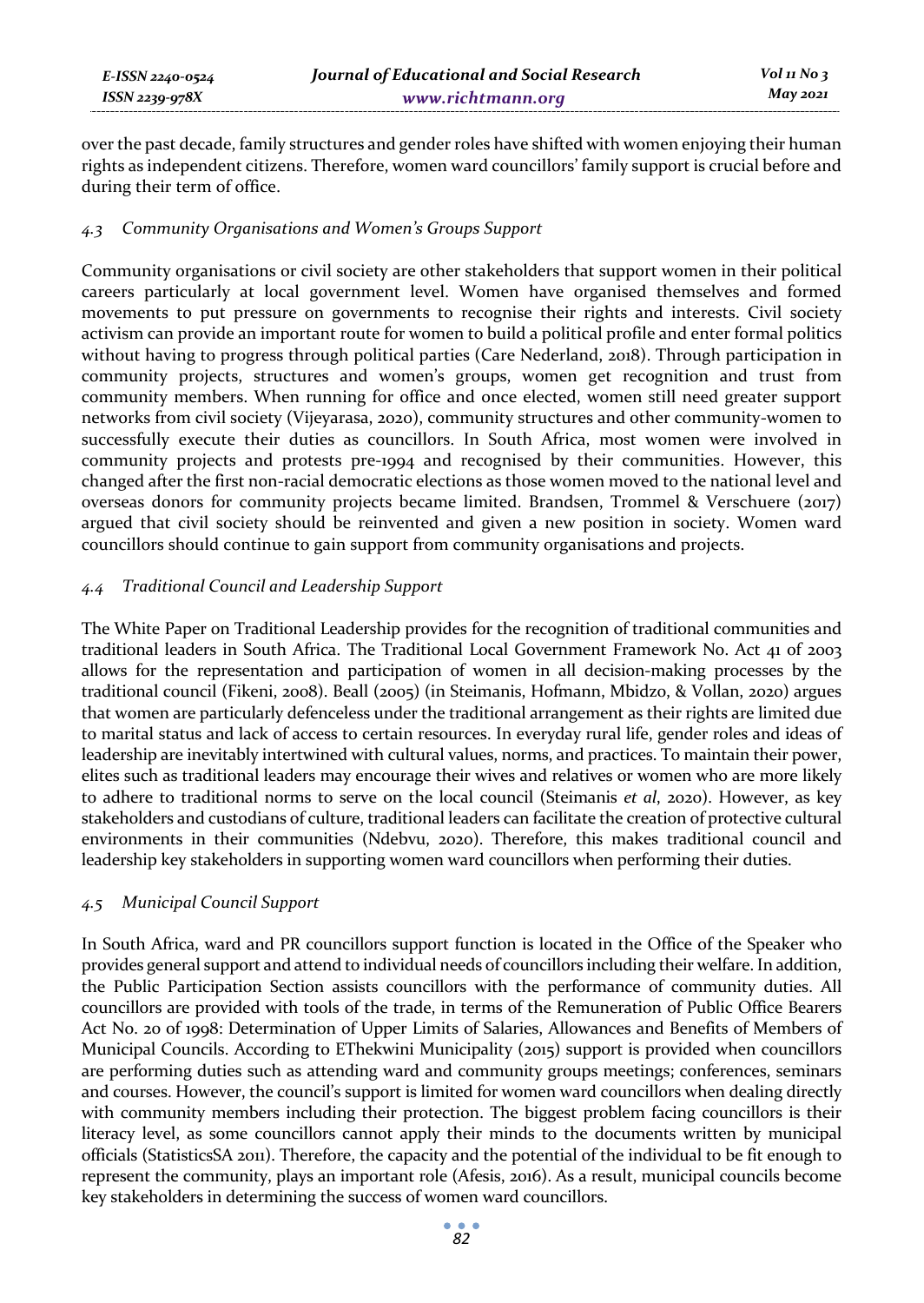### *4.6 Political Party's Support*

Women's organisations in the political parties play an important role in mobilising women candidates and supporting them once nominated (Lovenduski, 2002). Nonetheless, political parties often do little to prepare and support women for office once elected. Once elected, women often find the practical difficulties of council work overwhelming. Female politicians receive fewer private donations than their male counterparts and rely relatively more on party sponsorship and support (Rosenbluth *et al*, 2015). As a result, commitment to a political party inevitably means that gender issues take second place to party loyalty (Sales, 1997:177-179). This can hinder support provided to women ward councillors while addressing gender issues during municipal council meetings. A study conducted by Palmieri & Zetlin (2020) found that family, church and traditional leaders, and communities, can be more powerful than political parties in influencing women councillor nomination and election in the Pacific Region because political parties at the local level in that region are disorganised in such a way that they recruit women from church. Even in South Africa, the role of political parties as key stakeholders in supporting women ward councillors on gender issues and when performing their duties cannot be overemphasised.

# **5. Women-Related Issues and Gender Interests**

Thomas (1994) maintains that when the number of women increases in different structures, women would be in a position to form alliances to promote their interests. However, women's interests are not homogenous (Celis & Childs, 2012). Kalra & Joshi (2020) argue that women-related issues vary and changes over time. Furthermore, women's interests are not determined solely by gender, but are given further content by age, class, race, sexuality, generational, ethnicity, and religion (Franceschet, 2005; Collins & Chepp, 2013; Hancock, 2014). Ward councillors are elected by local communities including women to represent their respective wards. However, once elected, ward councillors have to be accountable to the community that elected them. Women councillors need to be accountable to issues raised and ensure that fairness and objectivity is maintained in prioritizing issues at local government level. Women ward councillors need support from other women as they are key stakeholders in determining their success in addressing women-related issues within the council and performance of their duties at local government level.

#### **6. Women Versus Men**

Men within and outside the council are other key stakeholders in supporting women ward councillors in the execution of their duties. Research shows that women are particularly likely to nominate other women as role models, particularly if these women identify highly with their gender (McLaughlin, Silvester, Bilimoria, Jané, Sealy, Peters, Möltner, Huse, & Göke, 2018). Aryan (2012) argues that men who occupy high positions feel threatened by women; they see women as their competitors and rivals and do not welcome these new competitors. Therefore, the male counterparts must support women ward councillors when gender issues are raised and when performing their duties. Iyer & Mani (2019) pointed out that increasing women's engagement and representation in the political sphere can improve the welfare not just of women, but also of society.

# **7. Research Methods**

The paper adopted an exploratory research design and is qualitative in nature. It focuses on six local municipalities from KwaZulu-Natal (KZN) and the Eastern Cape (EC) Provinces. In KZN, 78 councillors from EThekwini Metropolitan Municipality and four local municipalities under UMgungundlovu District were involved namely, uMsunduzi, uMngeni, uMshwati and uMkhambathini Local Municipalities. In the EC Province, 26 councillors from Mzimvubu Local Municipality participated. There were 23 women ward councillors; 37 male ward councillors, 30 women PR councillors and 14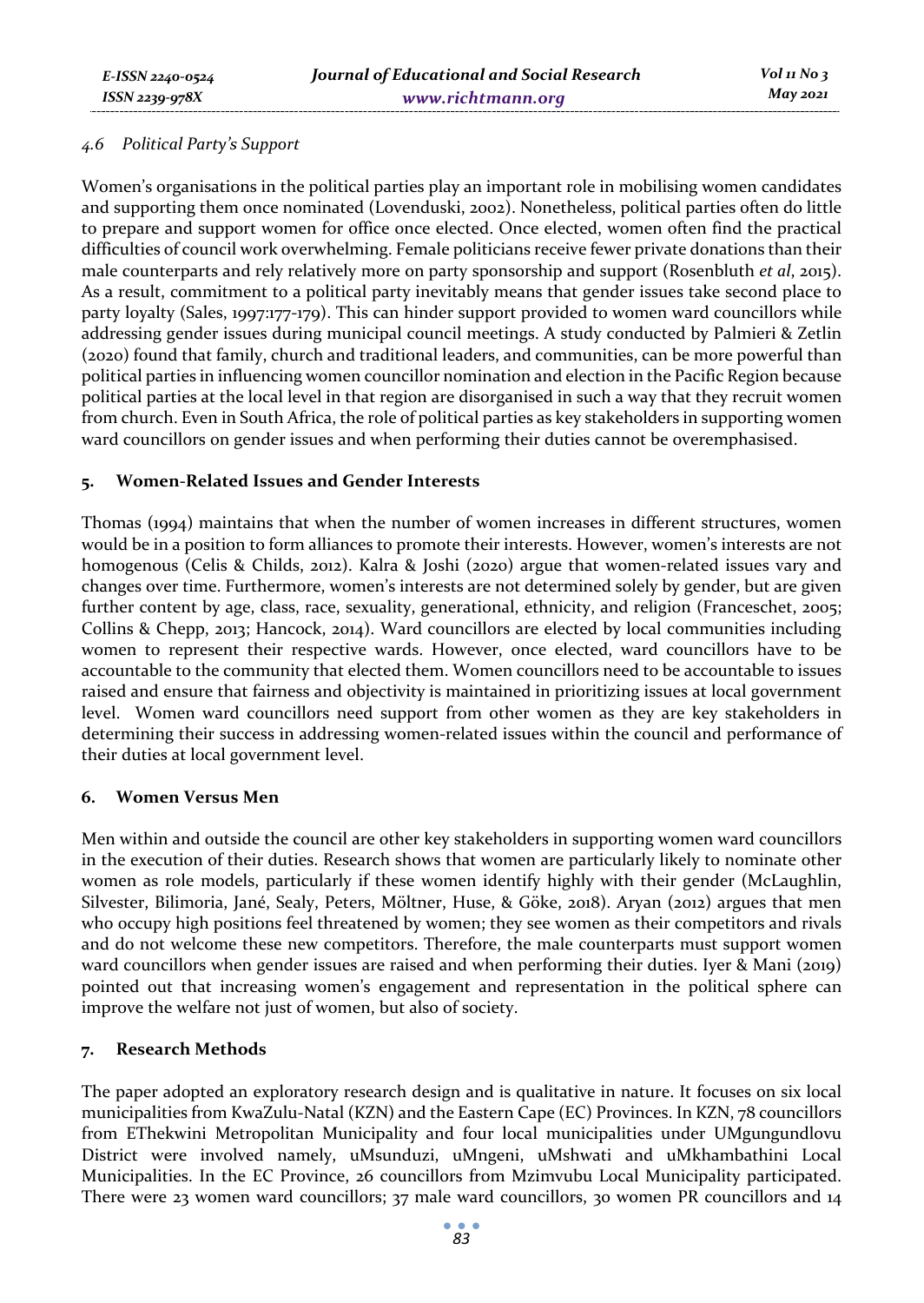male PR councillors. In-depth semi-structured interviews were adopted using face-to-face and telephonic interviews due to the geographic dispersion of respondents. Data was collected using secondary information such as annual municipal reports, national policies and local government prescripts and other publications. Content analysis was used and themes were induced from the data. Data was presented in the form of tables. The gatekeeper's letter was obtained from all targeted municipalities and confidentiality was communicated to respondents.

#### **8. Results and Discussion**

The results were analysed and presented using tables which list the themes and the frequency of the responses. To determine the extent to which women ward councillors are gaining support from other stakeholders (internal and external), five questions were asked. In this paper, all the respondents (men and women) shared their experiences.

# *8.1 Culture and Family Support*

Respondents were first asked to state how culture and family support shaped women councillors participation and representation in politics as councillors at local government. Some respondents responded to both culture and family, and some reported on only one. Therefore, the frequency of responses might be more than the number of respondents in the paper. In respect of cultural support (**Table 1**), twenty-one respondents (15%) indicated that culture is **gradually changing**. Besides, five per cent  $(n=7)$  of the respondents reported that culture is changing only because the laws of the country have changed.

Respondent 12 stated that *"we have been led by men and traditional leaders for too long, but the constitution has changed that."* This response points to the UN and national prescripts that South Africa has ratified and promulgated to address gender inequalities in all spheres of life. The new Constitution (Republic of South Africa), allows one to be elected as a councillor irrespective of race, gender or level of education (s21) and promotes gender equality (s9). The White Paper (1998); Municipal Structures Act (1998) and Municipal Systems Act (2000) encouraged the equal representation of women in all structures where decisions are made. As a result of these laws, more women are elected as ward and PR councillors.

| Culture/Family<br><b>Support</b>       | Themes                                                              | <b>Frequency of</b><br><b>Responses</b> |
|----------------------------------------|---------------------------------------------------------------------|-----------------------------------------|
| Culture                                | Culture is gradually changing                                       | 21                                      |
|                                        | Women need buy-in from traditional leaders and or religious leaders | 12                                      |
|                                        | Women are still treated as minors                                   | 9                                       |
|                                        | Changing because of the changing laws                               |                                         |
|                                        | Culture does not allow women to hold certain positions              |                                         |
|                                        | More opportunities for 'white culture' than 'black culture'         |                                         |
|                                        |                                                                     |                                         |
| Family                                 | Depend on family involvement in politics                            | 23                                      |
|                                        | Depend on marital status                                            | 18                                      |
|                                        | Depend on the husband                                               | 15                                      |
|                                        | Depend on individual background in politics                         |                                         |
|                                        | Women want to dominate at home                                      | 6                                       |
|                                        | Depend on the residential area, whether it is urban or rural        |                                         |
|                                        |                                                                     |                                         |
| Culture and family support Do not know |                                                                     |                                         |

| Table 1: Culture and Family Support for Women |  |  |
|-----------------------------------------------|--|--|
|-----------------------------------------------|--|--|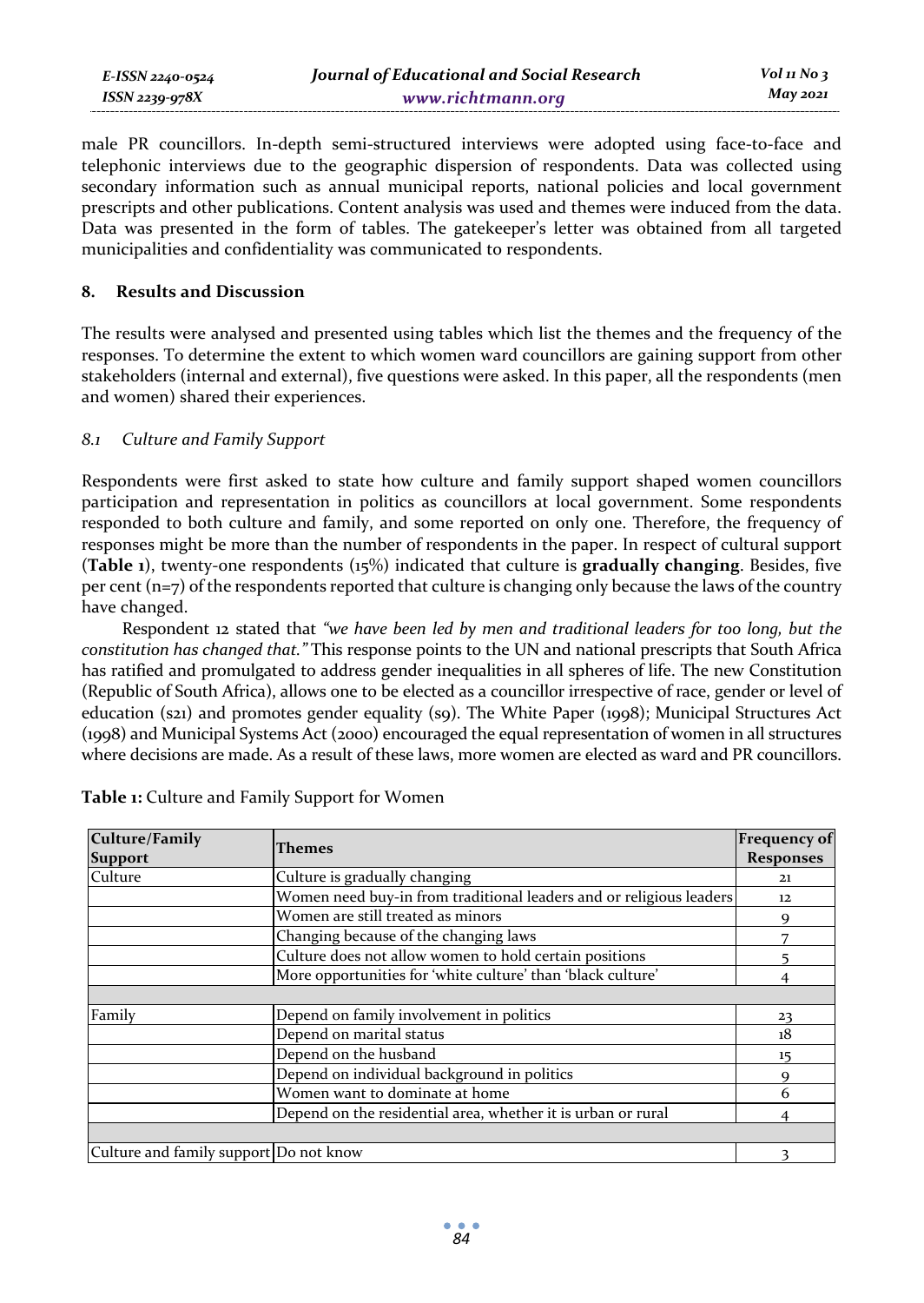Nine per cent  $(n=12)$  of the respondents mentioned that the current situation requires women to obtain **buy-in from traditional leaders** and or **religious leaders** before and during their term as councillors. Nine respondents (7%) indicated that women are **still treated as minors** concerning cultural practices. Respondent 74 stated that *"I was a ward councillor…the priest and church members gave me support and blessings".* Beall (2005) argued that women are particularly defenceless under the traditional arrangement as their rights are limited due to their marital status and lack of access to certain resources. Ndehvu (2020) maintians that traditional leaders can facilitate creating protective cultural environments in their communities. It must be noted that most women affected are from rural communities as they need support from traditional and religious leaders before and after their election as councillors.

Five respondents (5%) felt that culture does not allow women to hold **certain positions in society**. Furthermore, four respondents (3%) were of the view that there are more opportunities for **'white culture' than 'black culture'**. In that way, they were differentiating between white women councillors being regarded as having better career opportunities and black women councillors being regarded as loose and rude due to cultural differences. Although the Traditional Local Government Framework No. Act 41 of 2003 allows for the representation and participation of women in all decisionmaking processes taken by the traditional council (Fikeni, 2008), men will take over the power from a woman councillor during community meetings. To avoid this situation, the woman ward councillors must always be accompanied by a male or a group of men. Because of the history of the country, the support given to White women councillors by other stakeholders is different to Black women councillors.

Concerning family support given to women councillors, twenty-three respondents (17%) indicated that the participation and representation of women **depend on the involvement of family members in politics** as one can be politically educated at home by her father, brother, husband and other male family members. Respondent 33 stated that *"my husband was a politician…when I am not at home my kids will tell people that I am attending a meeting somewhere"*. Women with supportive families run for office, whereas men are likely to run despite discouragement from their families (Rosenbluth et al, 2015). If one comes from a political family, support from family is guaranteed. Women ward councillors from political families receive support which lessens the pressure when executing their duties. Eighteen respondents (13%) reported that the woman councillor's support **depends on her marital status**. Whereas, eleven per cent (n=15) respondents reported that a woman would have to gain the **support of her husband** before and during her active participation in politics. Respondent 61stated that *"I am single and there is no one who asks me questions when I come back late".*  On the contrary, Respondent 15 stated that *"when you are single, they say we cannot be led by a girl when we are married women".* Respondent 41 pointed out that her *"husband is an ex Member of Parliament and ex-councillor…I have a hundred per cent fantastic support"*. The responses highlights that being single poses challenges for women ward councillors. Responses further show that the women ward councillor non-support can come from other women. This is affirmed by Martins (2013) who argued that women face opposition from family and the community if they decide to enter politics. Furthermore, Mugisha (2000) added that women are not enjoying any support from men in their homes and their communities to participate in politics.

Seven per cent (n=9) respondents indicated that the participation and representation of women **depend on the individual background in politics***.* Respondent 77 a female, remarked that *"because of the background, very few women are politically clued up…they do not know deep politics…because of political education in my home, we debate about politics".* The responses show that the level of education and political education is crucial to the successful election and performance of women ward councillors. According to Afesis (2016), the capacity and the potential of the individual to be fit enough to represent the community plays an important role. However, this is in contravention with the Constitution's s21 which allows councillors to be elected irrespective of race, gender or level of education.

Four per cent (n=6) of the respondents mentioned that women who are in politics **dominate at**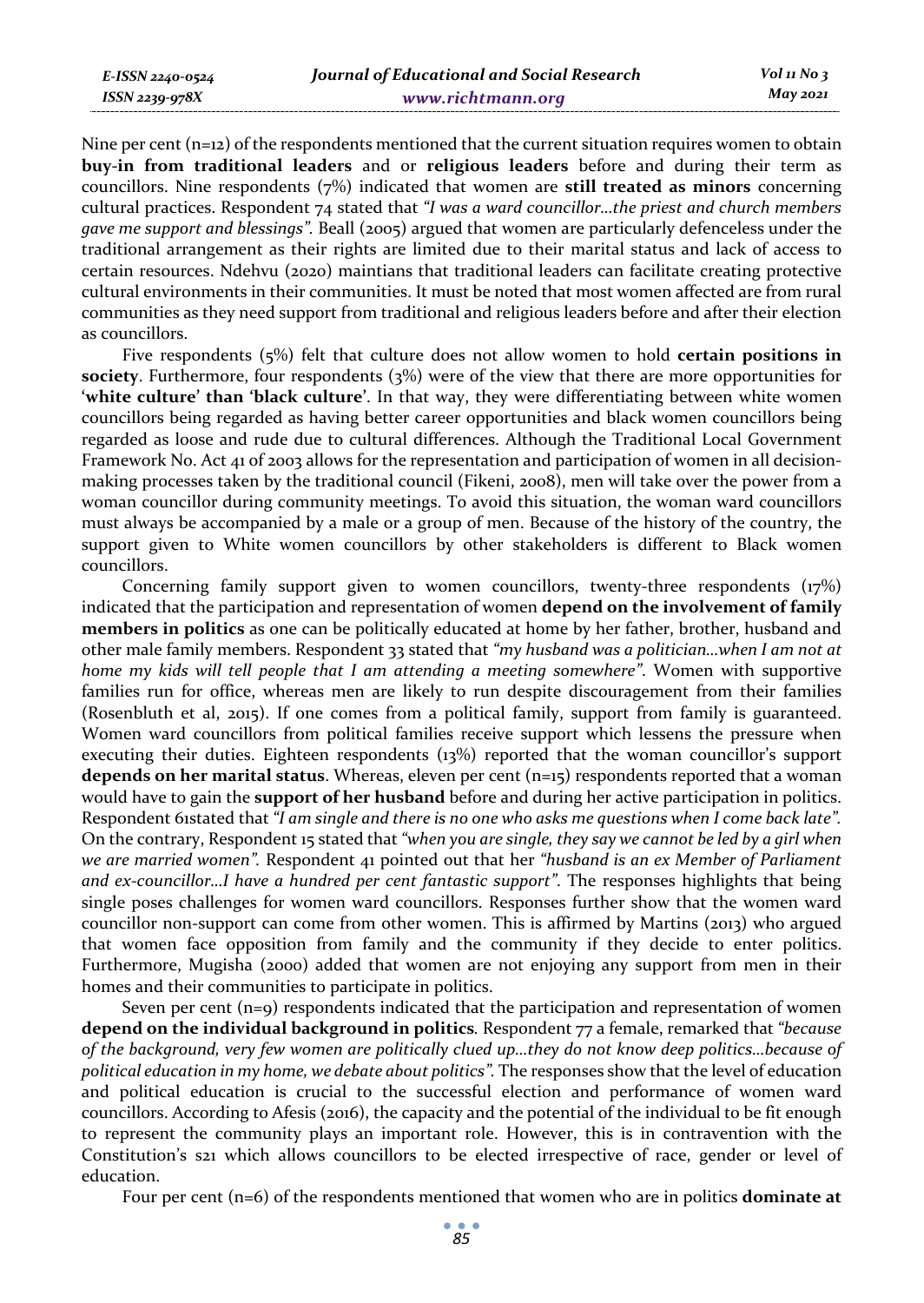*E-ISSN 2240-0524 ISSN 2239-978X*

**home,** whereas, four respondents (3%) felt that the **area that the family resides** in, have an impact. Three respondents (1%) indicated that they **do not know**. Respondent 90 said that *"it depends on whether it is an urban or rural area…the husband might not support you"*. One can notice that in rural areas when a woman becomes a councillor she might appear as a dominant partner at home. Alternatively, traditional leaders may encourage their wives and relatives or women who are more likely to adhere to traditional norms to serve on the local council (Steimanis et al, 2020). However, new laws have changed the public opinion regarding gender roles, allowing people to focus on individual needs. In SA, still, there is a lack of support for women due to family situations such as marital status. This is worse if women are young, single, Black and reside in rural areas. However, cultural support due to change in laws has shaped women ward councillor's political participation and their election as councillors in South Africa.

#### *8.2 Women Support from Other Community Women*

Respondents were asked about the support women councillors gain from other women in their communities. Some respondents mentioned more than one reason. Thirty-two respondents (25%) reported that support was gained through **involvement in community structures and projects** and fifteen per cent (n=19) through joining **women's groups.** Respondent 33 said, *"you have to be involved in community projects"*. This response affirms Vijeyarasa's (2020) view that when running for office and once elected, women still need greater support networks from civil society. The findings are also in line with Care Nederland (2018) who pointed out that civil society activism can provide an important route for women to build up a political profile and enter formal politics without having to progress through political parties. One can state that women from community organisations and women's groups are key stakeholders in supporting women ward councillors when performing their duties.

However, nineteen respondents (15%) mentioned that **they do not get any support from other women** in their communities. Respondent 40 said, *"it is very rare to get support from other females…if you are weak they can destroy you".* According to the stakeholder theory, women are one of the key stakeholders at the local government level. Mkhize (2018) pointed out that effective local government leadership is the kind of leadership that primarily embrace inputs and contributions made by stakeholders. The responses show that community women as key stakeholders at the local government level are not supporting each other. This is in contravention to McLaughlin et al (2018) view that women are particularly likely to nominate other women as role models, especially if these women identify highly with their gender. The support from other community women would strengthen the performance of women ward councillors.

Thirteen per cent (n=16) of the respondents indicated that support **depends on the councillor's attitude and depends on the issue according to** seven respondents (6%). Two respondents (2%) reported that it **depends on councillors' work ethics**. Respondent 41 said, *"Am a PR councillor, but I address people everywhere, depending on the issues… Indians do not do things on their own"*. Molefe & Overtone-de Klerk (2019) pointed out that when ward councillors have a relationship with the community based on trust, credibility, transparency and respect, they can detect and attend to community problems at an early stage; thus, they can respond effectively. From the response above, the women ward councillor would gain full support from other women depending on the attitude, the issue raised and work ethics, irrespective of whether one is a ward councillor or a PR councillor.

Five respondents (5%) indicated that councillors **gain support from both males and females** in the community and receive **support from ward committee members** according to (3%) three respondents. Another (3%) three respondents mentioned that **different communities and races** may give a woman support based on her race. Ten per cent  $(n=12)$  of the respondents felt that the support from other community women is **limited**, whereas 8 respondents were **not aware of any support** gained from other community women. Respondent 62 stated that *"sometimes they do not support…Indian communities are not interested in issues affecting black communities in the informal settlements…they have their issues"*. The researcher learned that it was difficult for other respondents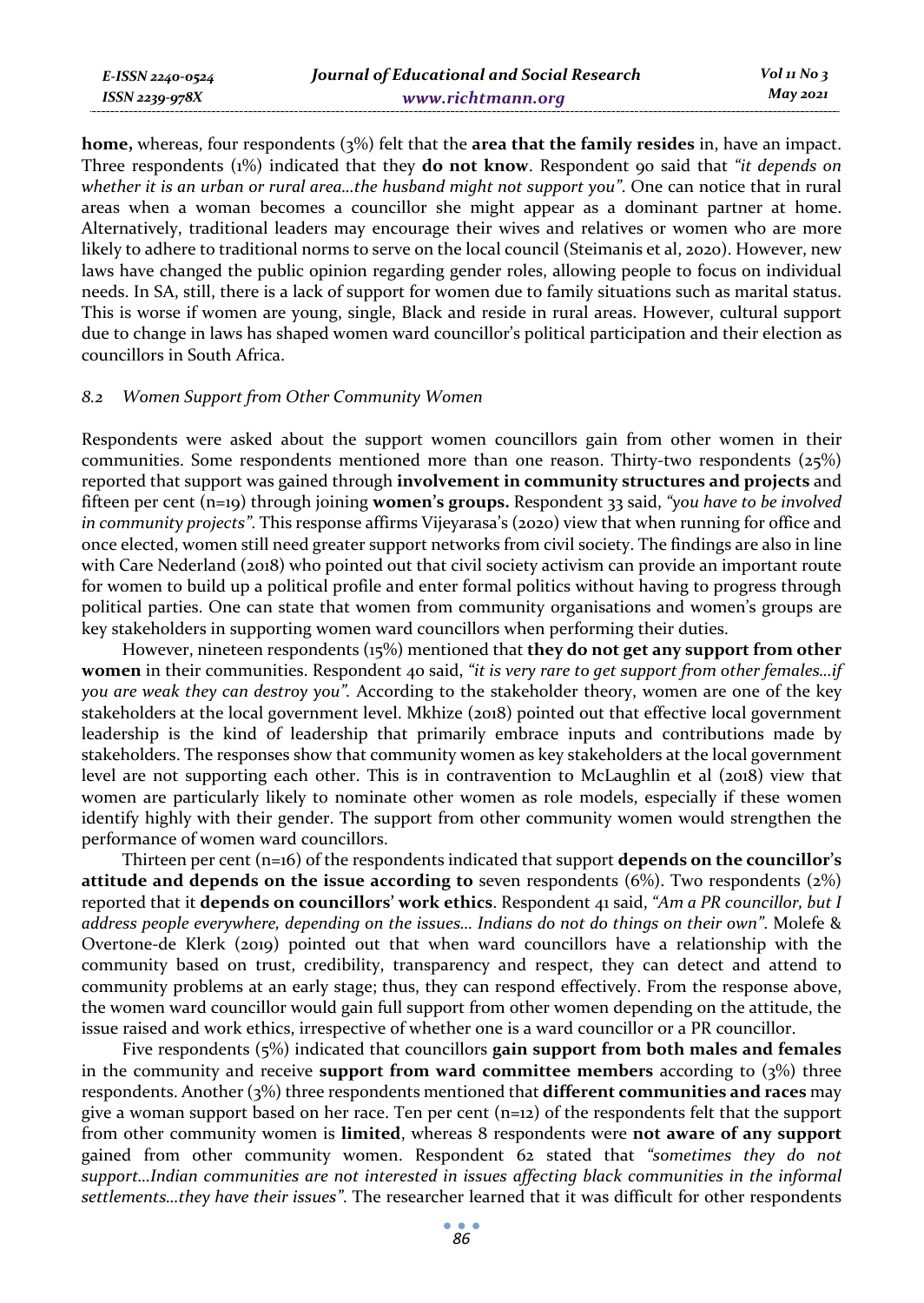| E-ISSN 2240-0524 | Journal of Educational and Social Research | $Vol_1N_0_3$ |
|------------------|--------------------------------------------|--------------|
| ISSN 2239-978X   | www.richtmann.org                          | May 2021     |

to respond as they were only female PR councillors with no wards. Their interaction with communities is where and when there was a need or at the request of the council, wards councillors, or community members. They also indicated that interacting directly with community members from a certain ward created tension between ward councillors and them.

The researcher also learned that where there was a male ward councillor, community women would request a female PR councillor to come to their women's group as the male might not be interested in women's issues. One can notice that there is limited support as stakeholder engagement is based on gender. Women ward councillors support is gained through community structures, women's groups, and not from any community-women.

#### *8.3 Male Counterparts Supporting Women-related Issues*

Respondents were asked about the extent to which male counterparts were supporting women issues raised by women councillors in the municipal council meeting. The majority of the respondents at 47% (n=48) indicated that there was **gender balance** in all structures of the council which allowed all matters to be addressed. Respondent 73 stated that "*when choosing a structure there must be a balance".*  Twenty-three respondents (22%) felt that **males do not support gender or women-related issues**. Respondent 11 stated that *"they want to dominate…we wanted a netball court by the school…no one listened to me because I am a female"*. Twenty-two (21%) respondents said it **depends on whether or not the idea raised made sense**. Eleven respondents (10%) indicated that there was **no full understanding of gender or women-related issues by their male counterparts**. Respondent 38 said, *"men would pass remarks and say you now want to do your stuff as if gender is about women".* When respondents were asked this question, most of them reported that issues discussed in the council are not gender-based but they focus on the needs of the communities. However, they are raised first within their respective political parties. Commitment to a political party inevitably means that gender issues take second place to party loyalty (Sales, 1997). This has resulted in gender issues not being fully understood by some respondents, especially men. However, when it comes to structures within the council, women are always represented and therefore there is gender balance. Most importantly, the response irrespective of whether from a male or a female, the idea put forward by any councillor must make sense.

# *8.4 Women Supporting Each other Irrespective of Political Affiliation*

Respondents were asked whether women councillors support each other irrespective of political affiliation when women-related issues are raised in council meetings. Respondents had different views. Thirty-nine respondents (37%) reported that **women fully support each other, whereas, t**wenty-five per cent (n=26) were of the view that **sometimes women do support** each other irrespective of political affiliation. Twenty-eight respondents (27%) felt that **women do not support each other.** Whereas, eleven respondents (11%) stated that they **do not know**. Respondent 37 stated that *"if I do one thing wrong, women are the one who would laugh at you…we do not give support to one another".* Kalra and Joshi (2020) contend that women-related issues differ across women and also changes over time. Furthermore, Celis & Childs (2012) pointed out that women are not a homogeneous group so their interests are not homogeneous. Women, unlike workers fighting for higher wages, are unable to have one common goal at a particular point in time because of their difference in class, ethnic group, race etc. Women's interests are not determined solely by gender, but are given further content by age, class, race, sexuality, generational, ethnicity, and religion (Franceschet, 2005; Collins & Chepp, 2013; Hancock, 2014). This response shows that there is a lack of a strategic approach to manage stakeholders in the interest of supporting women ward councillors when women related issues are raised in council meetings.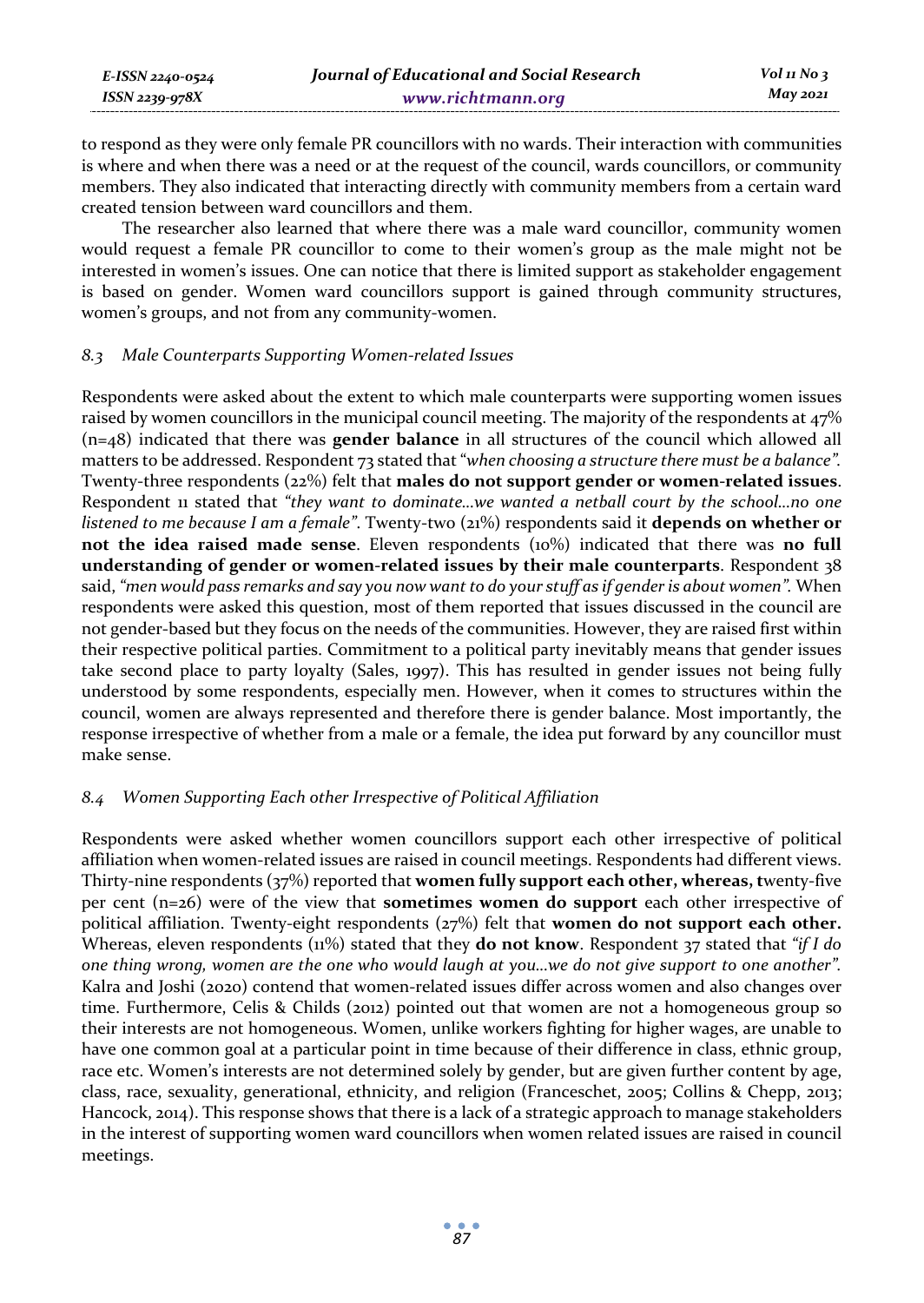#### *8.5 Contribution to Non-Support of Women-Related Issues by Other Women*

As a follow-up question, respondents were requested to state the reasons contributing to the nonsupport of women-related issues by other women within the municipal council. It must be noted that only respondents who mentioned that women do not support each other responded to this question. The majority of the respondents at 67% (n=36) reported that women **compete with each other**. Twelve respondents (22%) indicated that **political party influence** has been the contributory factor to women not supporting each other. Some respondents at 11% (n=6) preferred **not to respond** or could not think of any reason. Respondent 59 stated that *"political parties are not the same so as their teachings or political education…we sometimes see each other as enemies…it is our politics that need to be changed not only political parties".* Some did not respond because they did not see gender as an issue in the council. Some male respondents preferred not to say anything because they did not pay attention to women and their issues. What was discovered was that there were also female respondents who chose not to respond. Women and political parties are key players in the stakeholder theory due to the power they have. With their support, women ward councillors can address women-related issues for the benefit of communities, council, political parties as well as males and females.

#### **9. Conclusion**

*E-ISSN 2240-0524 ISSN 2239-978X*

The paper investigated the extent to which women ward councillors are gaining support from other key stakeholders as their number is fluctuating in South Africa. Evidence indicates that culture is gradually changing because of laws introduced, but family support relies on a woman's marital status and family involvement in politics. Although there was gender balance in all structures, males did not support women-related issues. The paper found that women ward councillors do support each other, irrespective of political affiliation on gender issues. Women ward councillors gained support from other community women through women's groups and community structures. Factors contributing to the non-support of gender-related matters were women competing with each other and political party influence. According to the stakeholder theory, these are key players supporting women ward councillors in addressing gender issues and when performing their duties. Internal and external stakeholders such as religious and traditional leaders, political parties, municipal councils, male councillors, family and cultural influences, community-women, community organisations and women's groups should work together as key stakeholders to recruit and support women ward councillors when performing their duties.

#### **References**

- Afesis, C. (2016). Government and leadership challenges. [Online] Available: http://www.afesis.org.za/localgovernance/local-governance-articles/297-capacitychallenges-of-ward-councillors-reviewing-the-impacton-accountability.html (07 September 2020)
- Amadi, C., Carrilo, P. M., & Tuuli, M. M. (2018). Stakeholder Management in PPP Projects: External Stakeholder's Perspective. Built Environment Project and Asset Management, 8(5).
- Aryan, K. (2012). The boom in women's education. In T. Povey, & E. Rostami-Povey. Women, Power and Politics in 21st Century Iran. England: Ashgate Publishing Ltd.
- Beall, J. (2005). Decentralising Government and De-Centering Gender: Lesson from local Government Reform in South Africa. Politics and Society, 33(2), 253-276.
- Brandsen, T., Trommel, W., & Verschuere, B. (2017). The State and the Construction of Civil Society. International Review of Administrative Sciences, 83(4), 676-693.
- Bryson, J. (1995). Strategic planning for public and non-profit organization. San Francisco: Jossey-Bass Publishers.
- CLGF. (2017). The Local Government System in South Africa. [Online] Available: http://www.clgf.org.uk/southafrica (16 August 2020)
- Care Nederland. (2018). The Political Participation and Influence of Marginalised Women in Fragile and Conflict-Affected Settings. Global Study Report.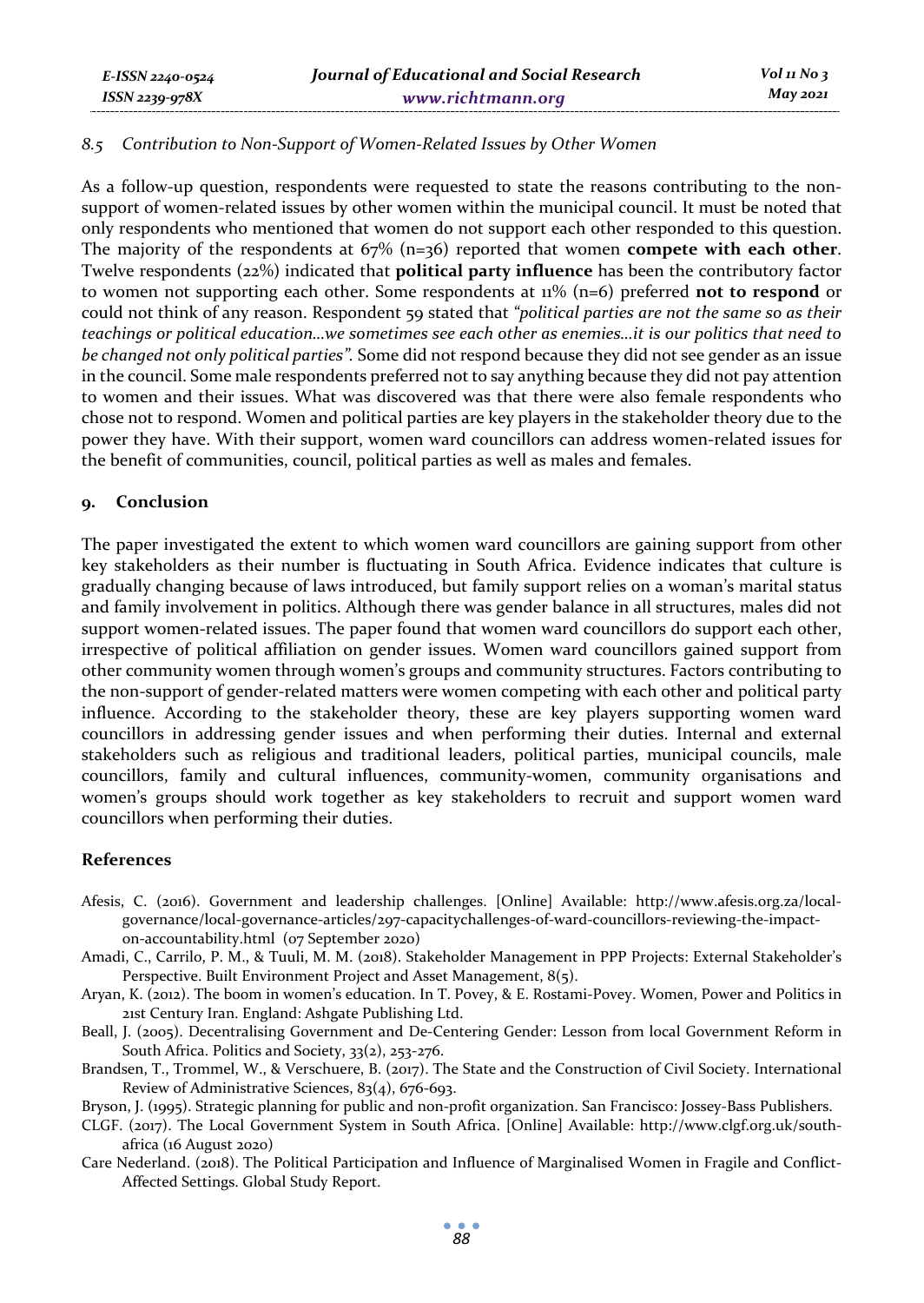Clayton, A. (2016). Comparative Regional Patterns in Electoral Gender Quota Adoption: A Social Network Approach. KFG Working Paper Series, No. 71. Kolleg-Forschergruppe (KFG), Freie Universitat Berlin.

Celis, K., & Childs, S. (2012). The Substantive Representation of Women: What to do with Conservative Claims? Political Studies, 60, 213-225.

Collins, P. H., & Chepp, V. (2013). Intersectionality. In G. Waylen, K. Celis, J. Kantola, and S. L. Weldon (Eds.). The Oxford Handbook of Gender and Politics, 57-87. New York: Oxford University Press.

Democracy Reporting International. (2011). Report-International Consensus: Essential elements of Democracy. [Online] Available: http://www.democracy-reporting.org/files/essential\_elements\_of\_democracy\_2.pdf (17 November 2020)

Diplomatic Academy. (2018). The Role of Stakeholder in Education Aid Effectiveness Principle Level-Practitioner Level. Australian Government-Department of Foreign Affairs and Trade.

EUT. (2020). Local Government in South Africa: Understanding Local Government. [Online] Available: https://www.etu.org.za/toolbox/docs/localgov/webundrstdlocgov.html (15 October 2020)

EThekwini Municipality. (2015). City Government. [Online] Available: http://www.durban.gov.za/City\_Government/Pages/default.aspx (17 June 2020)

Fikeni, S. (2008). Conflict and Accommodation: The Politics of Rural Local Government in the Post-apartheid South Africa. Department of Political Science. PhD Dissertation. Michigan State University.

Franceschet, S. (2005). Women and Politics in Chile. United States of America: Lynne Rienner Publishers.

Freeman, R. E. (1984). Strategic management: A stakeholder approach. United Kingdom: Pitman Press.

- Gregory, A. J., Atkins, J. P., Midgley. G., & Hodgson, A. M. (2020). Stakeholder identification and engagement in problem structuring interventions. European Journal of Operational, 238, 321-340.
- Hancock, A. M. (2014). Intersectional representation or representing intersectionality? Reshaping empirical analysis of intersectionality. In M. Escobar-Lemmon, & M. Taylor-Robinson (Eds.). Representation: The Case of Women, 41-57. New York: Oxford University Press.

Iyer, L., & Mani, A. (2019). The road not taken: Gender gaps along paths to political power. World Development, 119, 68-80.

Kalra, S., & Joshi, D. K. (2020). Gender and Parliamentary Representation in India: The Case of Violence Against Women and Children. Women's Studies International Forum, 82-102402.

Kamau, M. (2011). Statement on Behalf of the African Group. New York: UN General Assembly.

Kamla, R. (2019). Religion-based resistance strategies, politics of authenticity and professional women accountants. Critical Perspectives on Accounting, 59, 52-69.

Lovenduski, J. (2002). The Nordic Model: the example of Finland. In Lovenduski, J., Campell, R., & Sampson-Jacent, J. Women, Public Life and Democracy: Changing Commonwealth Parliamentary Perspectives. London: Pluto Press.

Majola, B. K. (2015). Women's Representation and Participation in the Era of Decentralisation. University of KwaZulu-Natal, PhD Thesis.

Majola, B. K. (2020). Factors Affecting Women Ward Councillors in South Africa. Journal of Reviews on Global Economics, 9, 366-377.

Martins, B. (1993). Women in Politics: Forms and Processes. New Delhi: Har-Anad Publications.

McLaughlin, H., Silvester, J., Bilimoria, D., Jané, S., Sealy, R., Peters, K., Möltner, H., Huse, M., & Göke, J. (2018). Women in Power: Contributing Factors that Impact on Women in Organisations and Politics; Psychological Research and Best Practice. Organisational Dynamics, 47, 189-199.

Mkhize, Z. L. (2018). Local Government is Everybody's Business. CoGTA National Assembly, Cape Town.

Molefe, L., & Overton-de Klerk, N. (2019). Community Perceptions of Ward Councillors' Communication in Service Delivery Protest Areas: The Desirability of a Strategic Communication Approach. Communitas, 24, 1-18.

Morobane, F. (2014). Women grossly under-represented in international politics. [Online] Available: http://www.ngopulse.org/article/women-grossly-under-represented-international-politics (11 August 2020)

Mugisha, M. (2000). Gender and Decentralisation: Promoting women's participation in local councils. [Online] Available: http://www.fao.org/docrep/003/x6090e/x6090e00.htm (23 August 2020)

Ndebvu. K. (2020). The Role of Traditional Leadership: An Investigation into the Evolutionary Changes in the Roles of Traditional Leadership in Zimbabwe Since 1980. International Negotiation, Academia. [Online] Available: https://independent.academia.edu/kudakwashendebvu (30 October 2020)

Palmieri, S., & Zetlin, D. (2020). Alternative Strategies to Support Women as Political Actors in the Pacific: Building the House of Peace. Women's Studies International Forum, 82-102404.

Pawlowska, A. (2004). Failures in Large systems Projects in Poland: Mission (im)possible. Information Systems, 9, 167:180.